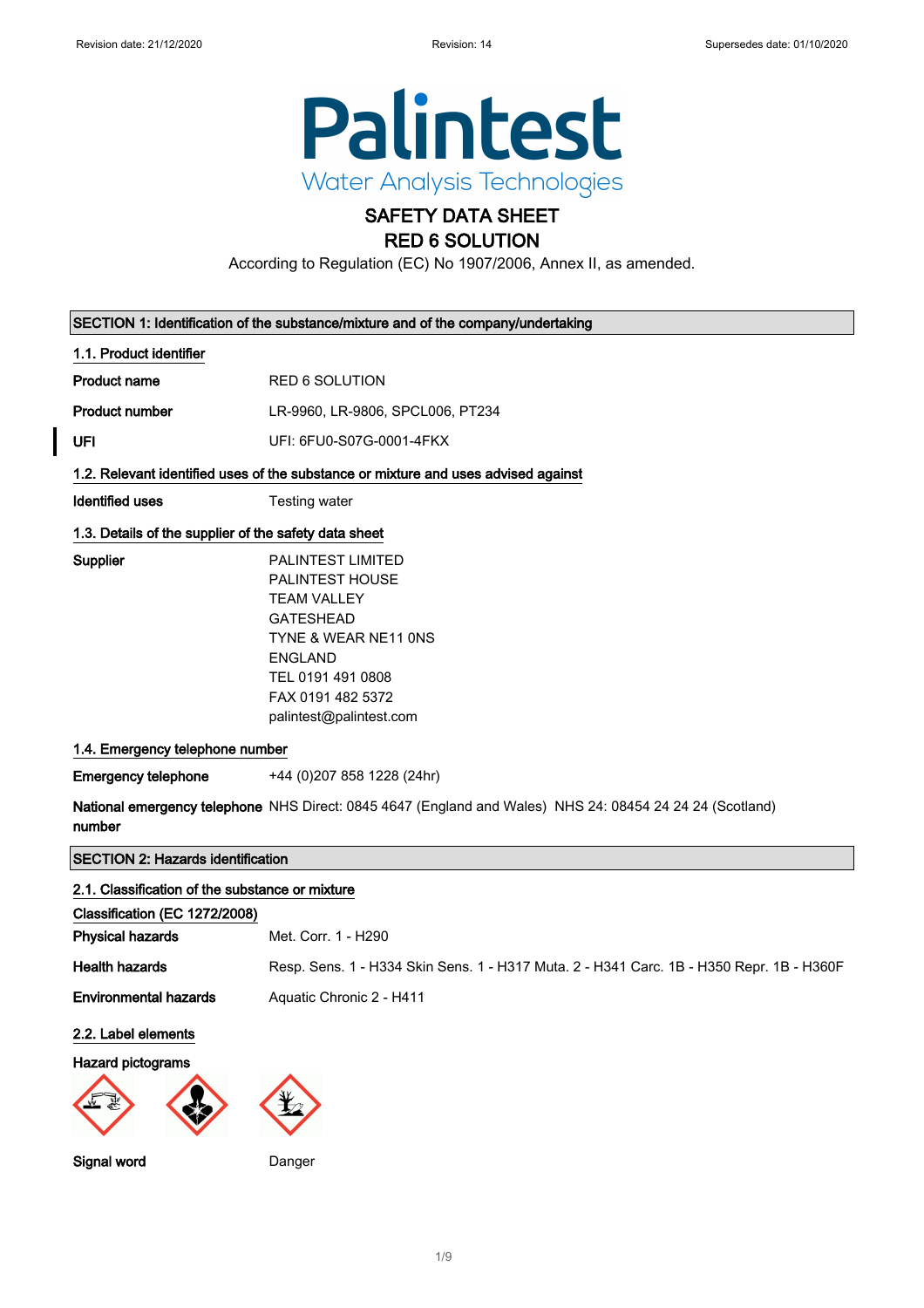| <b>Hazard statements</b>                  | H290 May be corrosive to metals.<br>H334 May cause allergy or asthma symptoms or breathing difficulties if inhaled.<br>H317 May cause an allergic skin reaction.<br>H341 Suspected of causing genetic defects.<br>H350 May cause cancer.<br>H360F May damage fertility.<br>H411 Toxic to aquatic life with long lasting effects.                                                                                                                                                                                                                                                                                                                                                                                                                                                                                                                             |
|-------------------------------------------|--------------------------------------------------------------------------------------------------------------------------------------------------------------------------------------------------------------------------------------------------------------------------------------------------------------------------------------------------------------------------------------------------------------------------------------------------------------------------------------------------------------------------------------------------------------------------------------------------------------------------------------------------------------------------------------------------------------------------------------------------------------------------------------------------------------------------------------------------------------|
| <b>Precautionary statements</b>           | P202 Do not handle until all safety precautions have been read and understood.<br>P234 Keep only in original packaging.<br>P302+P352 IF ON SKIN: Wash with plenty of water.<br>P304+P340 IF INHALED: Remove person to fresh air and keep comfortable for breathing.<br>P333+P313 If skin irritation or rash occurs: Get medical advice/ attention.<br>P501 Dispose of contents/ container in accordance with local regulations.                                                                                                                                                                                                                                                                                                                                                                                                                              |
| Contains                                  | <b>COBALT DICHLORIDE</b>                                                                                                                                                                                                                                                                                                                                                                                                                                                                                                                                                                                                                                                                                                                                                                                                                                     |
| Supplementary precautionary<br>statements | P201 Obtain special instructions before use.<br>P261 Avoid breathing vapour/ spray.<br>P272 Contaminated work clothing should not be allowed out of the workplace.<br>P273 Avoid release to the environment.<br>P280 Wear protective gloves/ protective clothing/ eye protection/ face protection.<br>P284 [In case of inadequate ventilation] wear respiratory protection.<br>P308+P313 IF exposed or concerned: Get medical advice/ attention.<br>P321 Specific treatment (see medical advice on this label).<br>P342+P311 If experiencing respiratory symptoms: Call a POISON CENTER/ doctor.<br>P362+P364 Take off contaminated clothing and wash it before reuse.<br>P390 Absorb spillage to prevent material damage.<br>P391 Collect spillage.<br>P405 Store locked up.<br>P406 Store in a corrosion-resistant container with a resistant inner liner. |

## 2.3. Other hazards

This substance is not classified as PBT or vPvB according to current EU criteria.

| <b>SECTION 3: Composition/information on ingredients</b> |                      |                                                      |
|----------------------------------------------------------|----------------------|------------------------------------------------------|
| 3.2. Mixtures                                            |                      |                                                      |
| <b>HYDROCHLORIC ACID 37%</b>                             |                      | $3.1\%$                                              |
| CAS number: 7647-01-0                                    | EC number: 231-595-7 | REACH registration number: 01-<br>2119484862-27-XXXX |
| Classification<br>Met. Corr. 1 - H290                    |                      |                                                      |
| Skin Corr. 1B - H314                                     |                      |                                                      |
| Eye Dam. 1 - H318                                        |                      |                                                      |
| STOT SE 3 - H335                                         |                      |                                                      |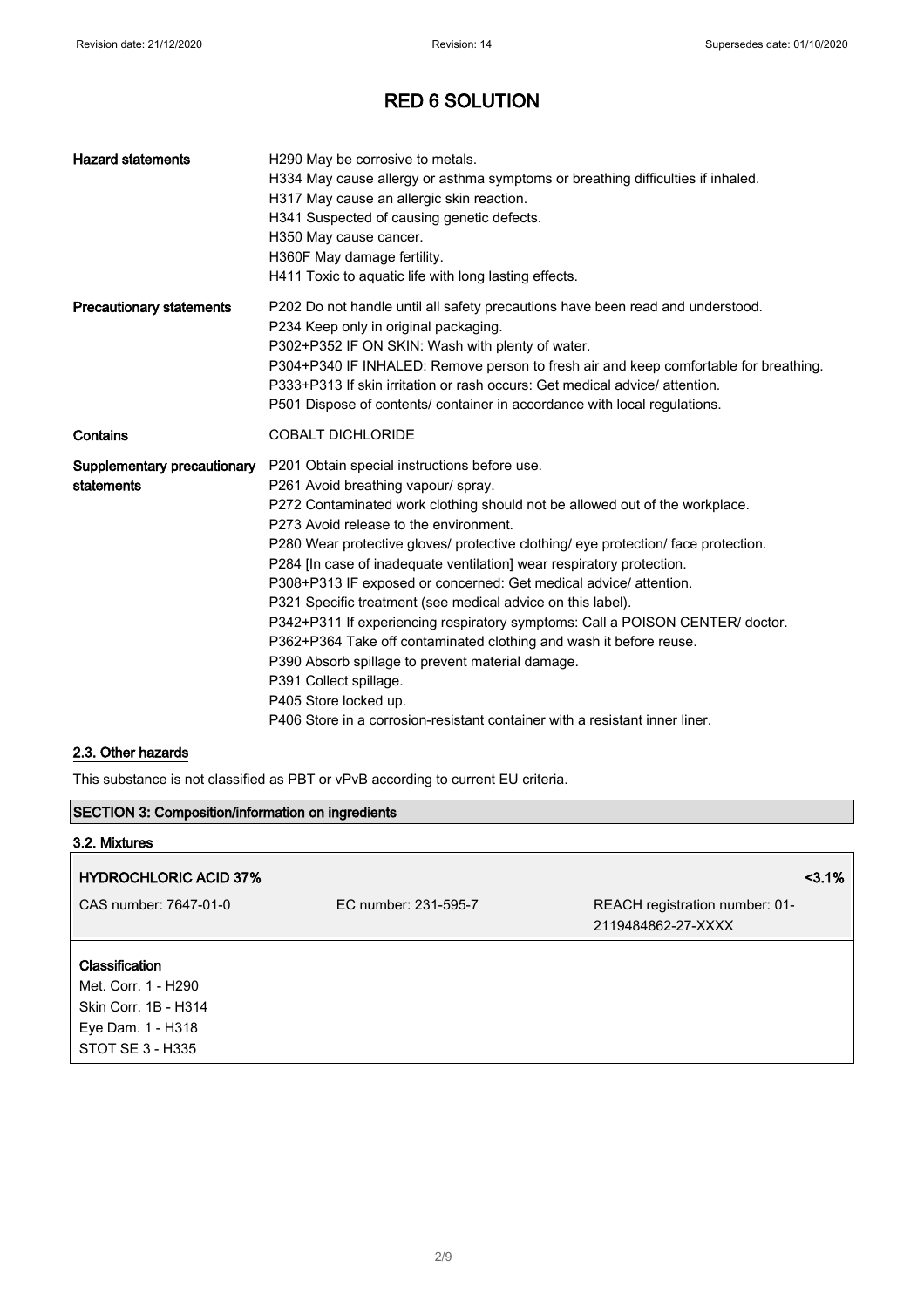## COBALT DICHLORIDE <2%

CAS number: 7646-79-9 EC number: 231-589-4 REACH registration number: 01- 2119517584-37-XXXX

 $M$  factor (Acute) = 10 M factor (Chronic) = 10

Substance of very high concern (SVHC).This product is/contains a substance that is included in REGULATION (EC) No 1907/2006 (REACH) ANNEX XVII - RESTRICTIONS ON THE MANUFACTURE, PLACING ON THE MARKET AND USE OF CERTAIN DANGEROUS SUBSTANCES, MIXTURES AND ARTICLES.

## Classification

Acute Tox. 4 - H302 Resp. Sens. 1 - H334 Skin Sens. 1 - H317 Muta. 2 - H341 Carc. 1B - H350i Repr. 1B - H360F Aquatic Acute 1 - H400 Aquatic Chronic 1 - H410

The Full Text for all R-Phrases and Hazard Statements are Displayed in Section 16.

| <b>Composition comments</b> | This product contains a substance that is a SVHC. When handled correctly, undamaged units |
|-----------------------------|-------------------------------------------------------------------------------------------|
|                             | represent no danger.                                                                      |

# SECTION 4: First aid measures

| 4.1. Description of first aid measures                                          |                                                                                                                                                                                                            |  |
|---------------------------------------------------------------------------------|------------------------------------------------------------------------------------------------------------------------------------------------------------------------------------------------------------|--|
| <b>General information</b>                                                      | When handled correctly, undamaged units represent no danger.                                                                                                                                               |  |
| Inhalation                                                                      | Move affected person to fresh air and keep warm and at rest in a position comfortable for<br>breathing.                                                                                                    |  |
| Ingestion                                                                       | Rinse mouth thoroughly with water. Give plenty of water to drink. Get medical attention<br>immediately. Show this Safety Data Sheet to the medical personnel.                                              |  |
| <b>Skin contact</b>                                                             | Wash skin thoroughly with soap and water. Get medical attention promptly if symptoms occur<br>after washing.                                                                                               |  |
| Eye contact                                                                     | Rinse immediately with plenty of water. Continue to rinse for at least 15 minutes. Get medical<br>attention if irritation persists after washing. Show this Safety Data Sheet to the medical<br>personnel. |  |
|                                                                                 | 4.2. Most important symptoms and effects, both acute and delayed                                                                                                                                           |  |
| <b>General information</b>                                                      | The severity of the symptoms described will vary dependent on the concentration and the<br>length of exposure.                                                                                             |  |
| Inhalation                                                                      | May cause respiratory irritation.                                                                                                                                                                          |  |
| Ingestion                                                                       | May cause irritation.                                                                                                                                                                                      |  |
| <b>Skin contact</b>                                                             | Prolonged contact may cause burns.                                                                                                                                                                         |  |
| Eye contact                                                                     | May cause severe eye irritation.                                                                                                                                                                           |  |
| 4.3. Indication of any immediate medical attention and special treatment needed |                                                                                                                                                                                                            |  |
| Notes for the doctor                                                            | Treat symptomatically.                                                                                                                                                                                     |  |
| <b>SECTION 5: Firefighting measures</b>                                         |                                                                                                                                                                                                            |  |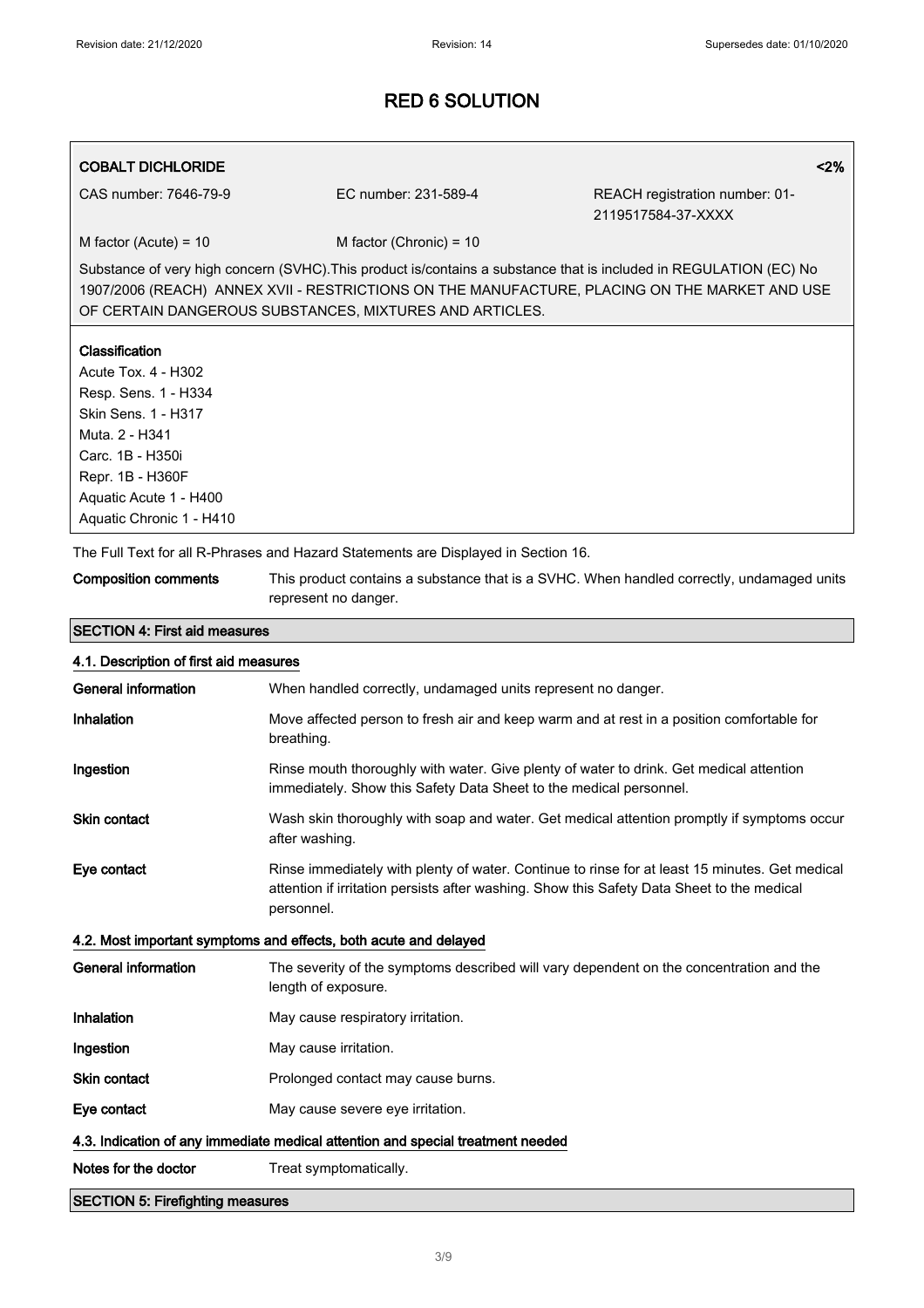#### 5.1. Extinguishing media

Suitable extinguishing media Use fire-extinguishing media suitable for the surrounding fire.

# 5.2. Special hazards arising from the substance or mixture Hazardous combustion products Heating may generate the following products: Toxic and corrosive gases or vapours. 5.3. Advice for firefighters Protective actions during firefighting No specific firefighting precautions known. SECTION 6: Accidental release measures 6.1. Personal precautions, protective equipment and emergency procedures Personal precautions Wear protective clothing as described in Section 8 of this safety data sheet. 6.2. Environmental precautions Environmental precautions Not considered to be a significant hazard due to the small quantities used. However, large or frequent spills may have hazardous effects on the environment. 6.3. Methods and material for containment and cleaning up Methods for cleaning up Absorb in vermiculite, dry sand or earth and place into containers. Wear suitable protective equipment, including gloves, goggles/face shield, respirator, boots, clothing or apron, as appropriate. Collect and place in suitable waste disposal containers and seal securely. For waste disposal, see Section 13. 6.4. Reference to other sections Reference to other sections Wear protective clothing as described in Section 8 of this safety data sheet. SECTION 7: Handling and storage 7.1. Precautions for safe handling Usage precautions Good personal hygiene procedures should be implemented. When handled correctly, undamaged units represent no danger.

#### 7.2. Conditions for safe storage, including any incompatibilities

Storage precautions Keep separate from food, feedstuffs, fertilisers and other sensitive material. Store in tightlyclosed, original container in a dry and cool place.

7.3. Specific end use(s)

Specific end use(s) The identified uses for this product are detailed in Section 1.2.

#### SECTION 8: Exposure controls/Personal protection

#### 8.1. Control parameters

## Occupational exposure limits

## HYDROCHLORIC ACID 37%

Long-term exposure limit (8-hour TWA): WEL 1 ppm 2 mg/m<sup>3</sup> gas and aerosol mists Short-term exposure limit (15-minute): WEL 5 ppm 8 mg/m<sup>3</sup> gas and aerosol mists

## COBALT DICHLORIDE

Long-term exposure limit (8-hour TWA): WEL 0,1 mg/m<sup>3</sup> Carc, Sen as Co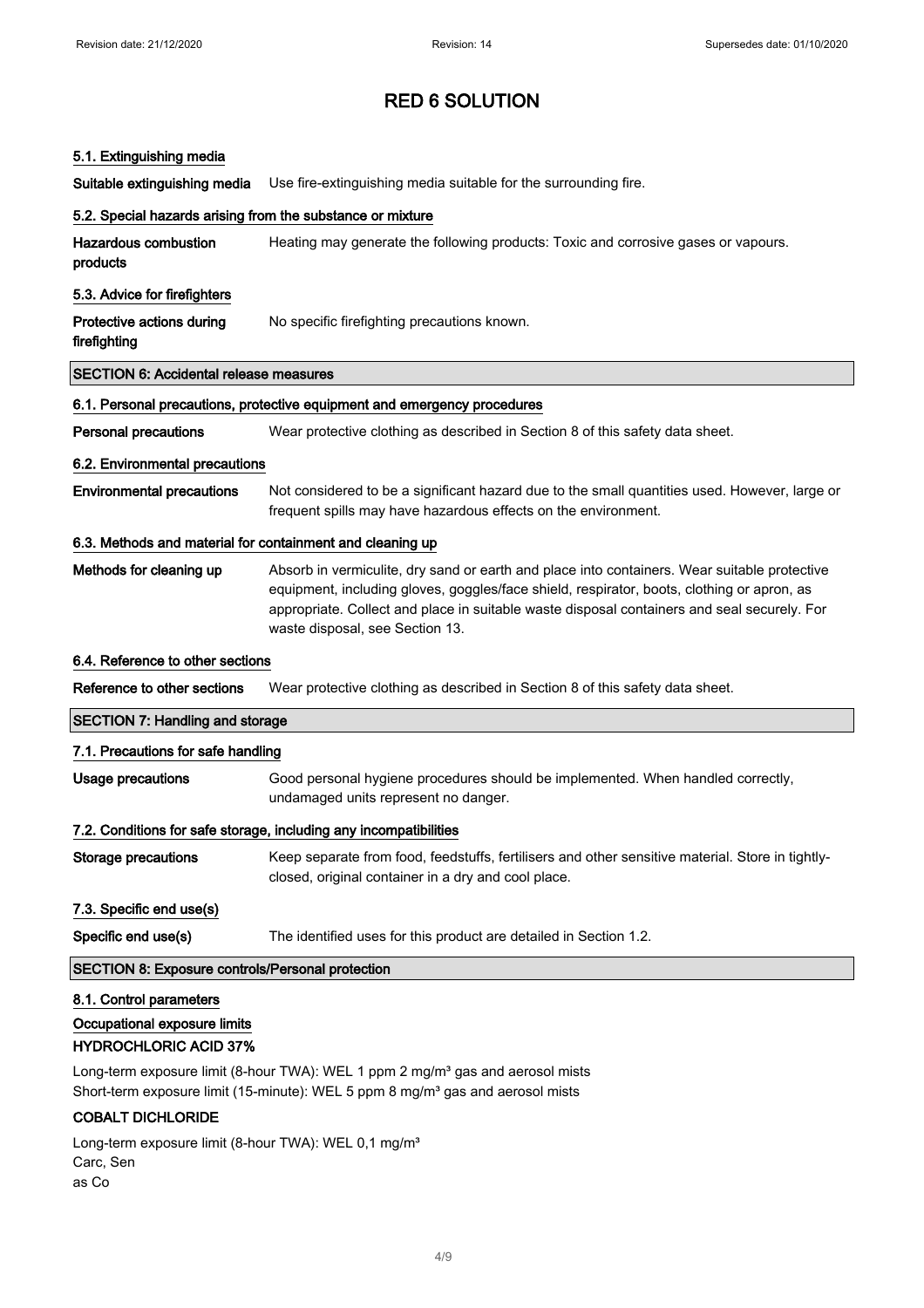WEL = Workplace Exposure Limit. Carc = Capable of causing cancer and/or heritable genetic damage. Sen = Capable of causing occupational asthma.

Ingredient comments OES = Occupational Exposure Standard. MEL = Maximum Exposure Limit. ACGIH = US Standard.

## 8.2. Exposure controls

| Protective equipment |  |  |
|----------------------|--|--|
|                      |  |  |

| Eye/face protection    | Eyewear complying with an approved standard should be worn if a risk assessment indicates<br>eye contact is possible. The following protection should be worn: Chemical splash goggles.               |
|------------------------|-------------------------------------------------------------------------------------------------------------------------------------------------------------------------------------------------------|
| Hand protection        | It is recommended that chemical-resistant, impervious gloves are worn. It is recommended<br>that gloves are made of the following material: Nitrile rubber.                                           |
| Hygiene measures       | No specific hygiene procedures recommended but good personal hygiene practices should<br>always be observed when working with chemical products. Wash promptly if skin becomes<br>contaminated.       |
| Respiratory protection | Due to the physical nature of this product, exposure by this route is unlikely. No specific<br>recommendations. Respiratory protection may be required if excessive airborne<br>contamination occurs. |

## SECTION 9: Physical and chemical properties

| 9.1. Information on basic physical and chemical properties |                                                                                                                     |
|------------------------------------------------------------|---------------------------------------------------------------------------------------------------------------------|
| Appearance                                                 | Liquid.                                                                                                             |
| Colour                                                     | Red.                                                                                                                |
| 9.2. Other information                                     |                                                                                                                     |
| Other information                                          | No data available.                                                                                                  |
| <b>SECTION 10: Stability and reactivity</b>                |                                                                                                                     |
| 10.1. Reactivity                                           |                                                                                                                     |
| <b>Reactivity</b>                                          | There are no known reactivity hazards associated with this product.                                                 |
| 10.2. Chemical stability                                   |                                                                                                                     |
| <b>Stability</b>                                           | Stable under the prescribed storage conditions.                                                                     |
| 10.3. Possibility of hazardous reactions                   |                                                                                                                     |
| Possibility of hazardous<br>reactions                      | No data available.                                                                                                  |
| 10.4. Conditions to avoid                                  |                                                                                                                     |
| Conditions to avoid                                        | There are no known conditions that are likely to result in a hazardous situation.                                   |
| 10.5. Incompatible materials                               |                                                                                                                     |
| Materials to avoid                                         | No specific material or group of materials is likely to react with the product to produce a<br>hazardous situation. |

## 10.6. Hazardous decomposition products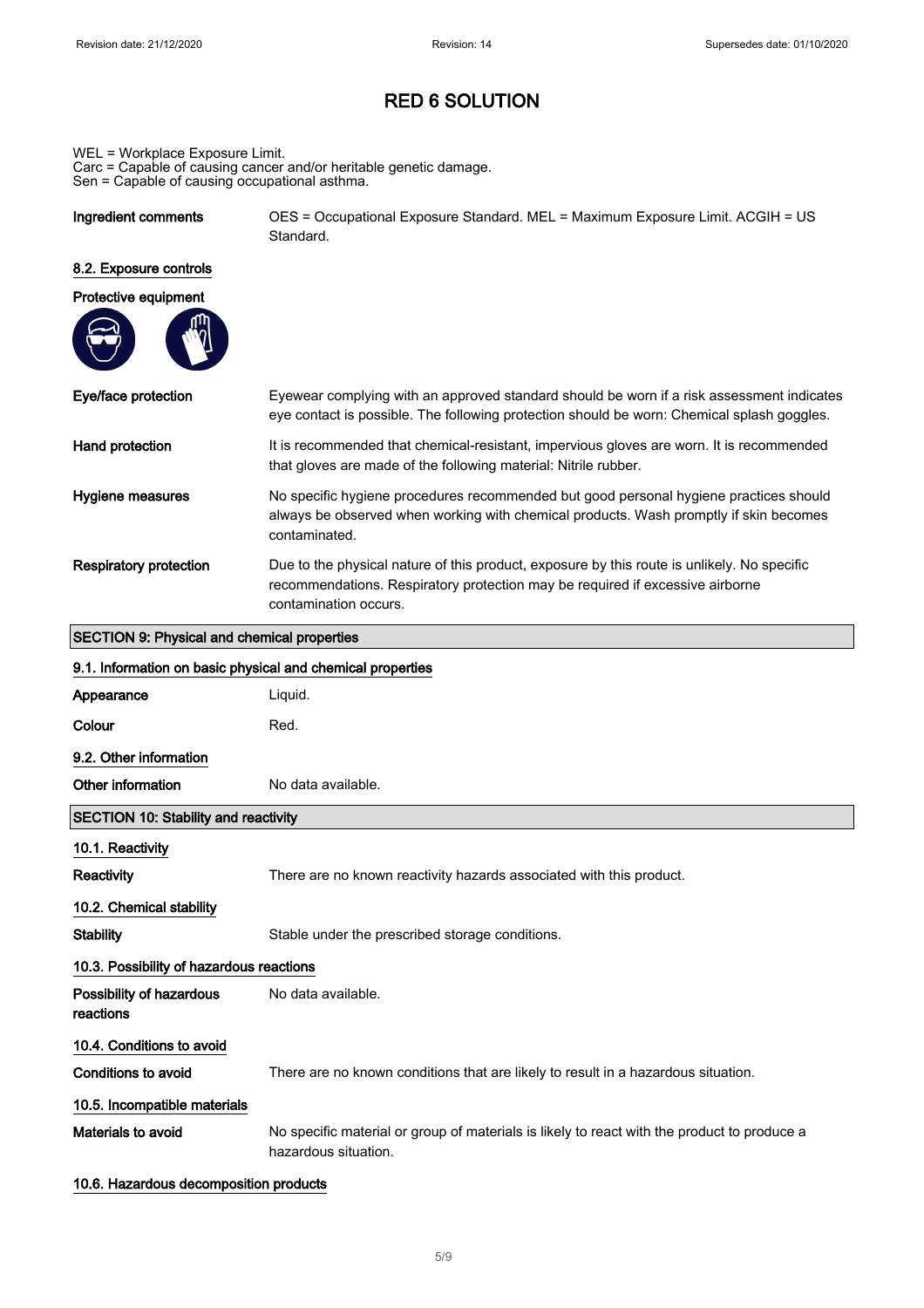Hazardous decomposition products There are no anticipated hazardous decomposition products associated with this material.

| <b>SECTION 11: Toxicological information</b> |                                                                                                                                                                                                   |  |
|----------------------------------------------|---------------------------------------------------------------------------------------------------------------------------------------------------------------------------------------------------|--|
| 11.1. Information on toxicological effects   |                                                                                                                                                                                                   |  |
| <b>Toxicological effects</b>                 | This product is toxic. Suspected of causing genetic defects. May cause cancer. May cause<br>cancer by inhalation. May damage fertility if swallowed. May damage the unborn child if<br>swallowed. |  |
| Other health effects                         | May cause skin irritation. May cause serious eye damage. May cause an allergic skin<br>reaction. May cause allergy or asthma symptoms or breathing difficulties if inhaled.                       |  |
| Acute toxicity - oral                        |                                                                                                                                                                                                   |  |
| Summary                                      | May damage fertility if swallowed. May damage the unborn child if swallowed. May be harmful<br>if swallowed.                                                                                      |  |
| ATE oral (mg/kg)                             | 63,833.33                                                                                                                                                                                         |  |
| Acute toxicity - dermal                      |                                                                                                                                                                                                   |  |
| Summary                                      | May cause skin irritation. May cause an allergic skin reaction.                                                                                                                                   |  |
| Acute toxicity - inhalation                  |                                                                                                                                                                                                   |  |
| <b>Summary</b>                               | May cause cancer by inhalation. May cause allergy or asthma symptoms or breathing<br>difficulties if inhaled. May cause respiratory irritation.                                                   |  |
| Skin corrosion/irritation                    |                                                                                                                                                                                                   |  |
| Summary                                      | May cause skin irritation.                                                                                                                                                                        |  |
| Serious eye damage/irritation                |                                                                                                                                                                                                   |  |
| Summary                                      | May cause serious eye damage.                                                                                                                                                                     |  |
| Respiratory sensitisation                    |                                                                                                                                                                                                   |  |
| Summary                                      | May cause allergy or asthma symptoms or breathing difficulties if inhaled.                                                                                                                        |  |
| Germ cell mutagenicity                       |                                                                                                                                                                                                   |  |
| Summary                                      | Suspected of causing genetic defects.                                                                                                                                                             |  |
| Carcinogenicity                              |                                                                                                                                                                                                   |  |
| Summary                                      | Contains a substance/a group of substances which may cause cancer. May cause cancer by<br>inhalation.                                                                                             |  |
| Reproductive toxicity                        |                                                                                                                                                                                                   |  |
| Summary                                      | May damage fertility if swallowed. May damage the unborn child if swallowed.                                                                                                                      |  |
| Inhalation                                   | May cause allergy or asthma symptoms or breathing difficulties if inhaled. May cause<br>respiratory irritation. May cause cancer by inhalation.                                                   |  |
| Ingestion                                    | May be harmful if swallowed. May damage fertility if swallowed. May damage the unborn child<br>if swallowed.                                                                                      |  |
| <b>Skin contact</b>                          | May cause skin irritation. May cause an allergic skin reaction.                                                                                                                                   |  |
| Eye contact                                  | May cause serious eye damage.                                                                                                                                                                     |  |
| <b>SECTION 12: Ecological information</b>    |                                                                                                                                                                                                   |  |

Ecotoxicity The product contains substances which are toxic to aquatic organisms and which may cause long-term adverse effects in the aquatic environment.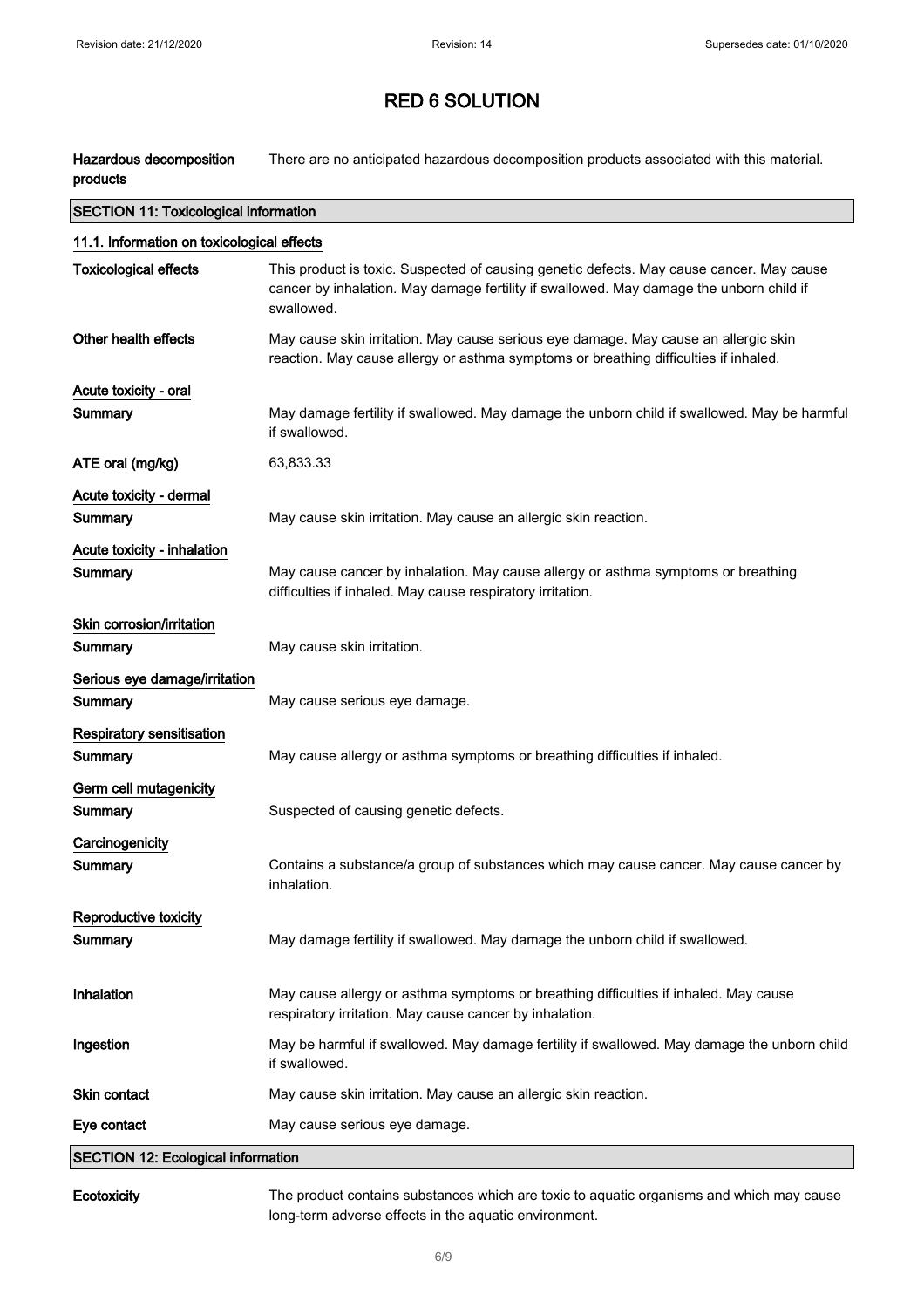| 12.1. Toxicity                                |                                                                                                                                                   |
|-----------------------------------------------|---------------------------------------------------------------------------------------------------------------------------------------------------|
| <b>Toxicity</b>                               | The product contains substances which are toxic to aquatic organisms and which may cause<br>long-term adverse effects in the aquatic environment. |
| 12.2. Persistence and degradability           |                                                                                                                                                   |
|                                               | Persistence and degradability There are no data on the degradability of this product.                                                             |
| 12.3. Bioaccumulative potential               |                                                                                                                                                   |
| <b>Bioaccumulative potential</b>              | No data available on bioaccumulation.                                                                                                             |
| 12.4. Mobility in soil                        |                                                                                                                                                   |
| <b>Mobility</b>                               | The product is water-soluble and may spread in water systems.                                                                                     |
| 12.5. Results of PBT and vPvB assessment      |                                                                                                                                                   |
| Results of PBT and vPvB<br>assessment         | This substance is not classified as PBT or vPvB according to current EU criteria.                                                                 |
| 12.6. Other adverse effects                   |                                                                                                                                                   |
| Other adverse effects                         | None known.                                                                                                                                       |
| <b>SECTION 13: Disposal considerations</b>    |                                                                                                                                                   |
| 13.1. Waste treatment methods                 |                                                                                                                                                   |
| <b>Disposal methods</b>                       | Dispose of waste to licensed waste disposal site in accordance with the requirements of the<br>local Waste Disposal Authority.                    |
| <b>SECTION 14: Transport information</b>      |                                                                                                                                                   |
| General                                       | As supplied, this product is consigned under the Excepted Quantities provisions. When<br>handled correctly, undamaged units represent no danger.  |
| 14.1. UN number                               |                                                                                                                                                   |
| UN No. (ADR/RID)                              | 1789                                                                                                                                              |
| UN No. (IMDG)                                 | 1789                                                                                                                                              |
| UN No. (ICAO)                                 | 1789                                                                                                                                              |
| UN No. (ADN)                                  | 1789                                                                                                                                              |
| 14.2. UN proper shipping name                 |                                                                                                                                                   |
| Proper shipping name<br>(ADR/RID)             | <b>HYDROCHLORIC ACID</b>                                                                                                                          |
| Proper shipping name (IMDG) HYDROCHLORIC ACID |                                                                                                                                                   |
| Proper shipping name (ICAO) HYDROCHLORIC ACID |                                                                                                                                                   |
| Proper shipping name (ADN)                    | <b>HYDROCHLORIC ACID</b>                                                                                                                          |
| 14.3. Transport hazard class(es)              |                                                                                                                                                   |
| <b>ADR/RID class</b>                          | 8                                                                                                                                                 |
| <b>ADR/RID classification code</b>            | C1                                                                                                                                                |
| ADR/RID label                                 | 8                                                                                                                                                 |
| <b>IMDG class</b>                             | 8                                                                                                                                                 |
| ICAO class/division                           | 8                                                                                                                                                 |
|                                               |                                                                                                                                                   |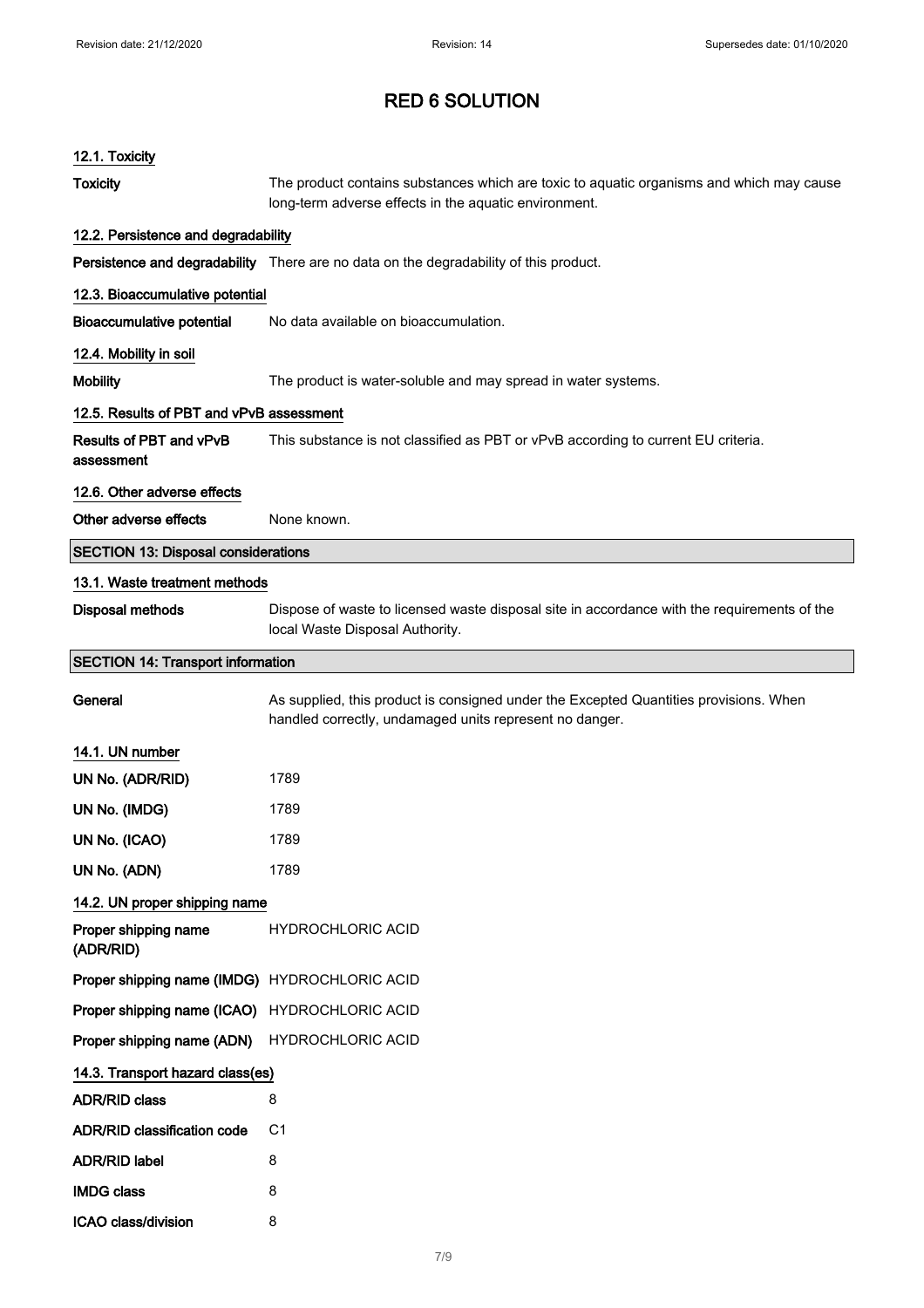ADN class 8

#### Transport labels



| 14.4. Packing group   |   |
|-----------------------|---|
| ADR/RID packing group | Ш |
| IMDG packing group    | Ш |
| ICAO packing group    | Ш |
| ADN packing group     | Ш |

## 14.5. Environmental hazards

Environmentally hazardous substance/marine pollutant



## 14.6. Special precautions for user

| <b>IMDG Code segregation</b><br>group     | 1. Acids |
|-------------------------------------------|----------|
| EmS                                       | F-A. S-B |
| ADR transport category                    | 3        |
| <b>Emergency Action Code</b>              | 2R       |
| Hazard Identification Number<br>(ADR/RID) | 80       |
| <b>Tunnel restriction code</b>            | (E)      |

## 14.7. Transport in bulk according to Annex II of MARPOL and the IBC Code

Transport in bulk according to Not applicable. Annex II of MARPOL 73/78 and the IBC Code

#### SECTION 15: Regulatory information

## 15.1. Safety, health and environmental regulations/legislation specific for the substance or mixture

| EU legislatic |
|---------------|
|               |

on Regulation (EC) No 1272/2008 of the European Parliament and of the Council of 16 December 2008 on classification, labelling and packaging of substances and mixtures (as amended).

Guidance Safety Data Sheets for Substances and Preparations.

#### 15.2. Chemical safety assessment

No data available.

| <b>SECTION 16: Other information</b> |                                                                                        |  |
|--------------------------------------|----------------------------------------------------------------------------------------|--|
| <b>Revision comments</b>             | NOTE: Lines within the margin indicate significant changes from the previous revision. |  |